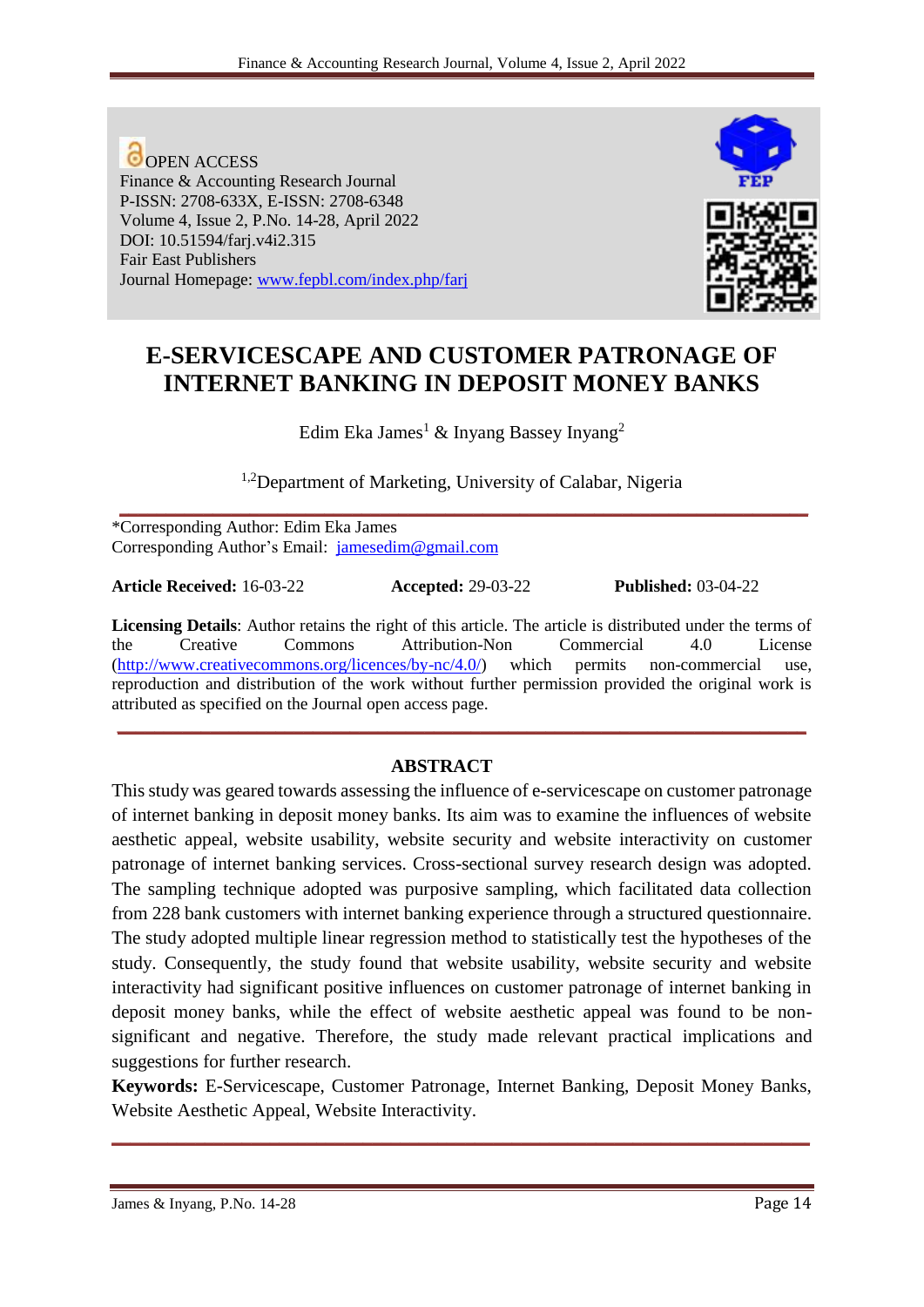#### **INTRODUCTION**

The service environment is the entirety of the physical, perceptible and visible features that consumers interface with at service delivery locations. It comprises features such as ambience, spatial layout/functionality, symbols, signs, artworks and social elements such as employees and customers' density, for offline services (Figueiredo, Larsen & Bean, 2021). However, for virtual or internet services, the environment in which services are created and delivered is referred to as electronic servicescape (or e-servicescape) (Andriani, Setyorini & Shibghatalloh, 2021). In the views of Teng, Ni and Chen (2018), e-servicescape is the totality of visible and perceptible elements that online consumers engage with in virtual service delivery sites such as websites. Given the rapid advances in modern information and communication technologies, the creation and delivery of services can now be done in a contactless virtual environment where consumers can remotely access services they require. Propelled by competitive and environmental factors (such as the global Coronavirus pandemic), Kumar and Ayedee (2021) observed that scores of service-delivery companies are moving their services online to expand their market reach and ensure uninterrupted operations. E-commerce firms (or online retailers) are a perfect example of virtual servicedelivery firms that utilize the potential of e-servicescape to advance their marketing activities, which is why global e-commerce sales growth was estimated to exceed \$147 billion in 2021 after reaching \$91.7 billion in 2020 (Davis, 2021; Goldman, 2021).

Like e-commerce, the banking industry has also leveraged the potential of online service environments to create, promote and deliver their services to customers, including internet banking (Andriani, Setyorini & Shibghatalloh, 2021); but unlike e-commerce, there is paucity of research evidence on the role of e-servicescape in the marketing of internet banking services of deposit money banks. Consequently, this study explored the application of eservicescape dimensions (namely: website aesthetic appeal, website usability, website security and website interactivity) by deposit money banks in their attempts to promote customers' patronage of internet banking. Website aesthetic appeal is the degree to which the visual elements of a website such as web layout, design, typography, colour scheme and imagery are attractive to users' eyes as they visit and browse through it (Teng, Ni & Chen, 2018). Website usability is the extent to which online users can easily access and use a company's website by navigating through in search of information or relevant content (Mpinganjira, 2015). Website security is the ability of a company's website to sustainably protect itself from unauthorized entry or usage by unwanted elements to sabotage or compromise company's or users' information (Hakim & Deswindi, 2015). On the other hand, website interactivity is the extent to which a company's website can deliver exciting web experiences to online users through useful web interactions and engagements with users as they navigate through the site in search of information or relevant content (Wu, Quyen & Rivas, 2016). In service industries around the world, online service-providers, particularly online retailers, have taken advantage of these basic components of e-servicescape to design their online service environments to promote favourable responses from online customers. In light of the fast-growing imperatives of e-servicescape in facilitating service marketing, researchers around the globe have carried out studies aimed at determining the causal relationship between e-servicescape and consumers' purchase behavioural intentions such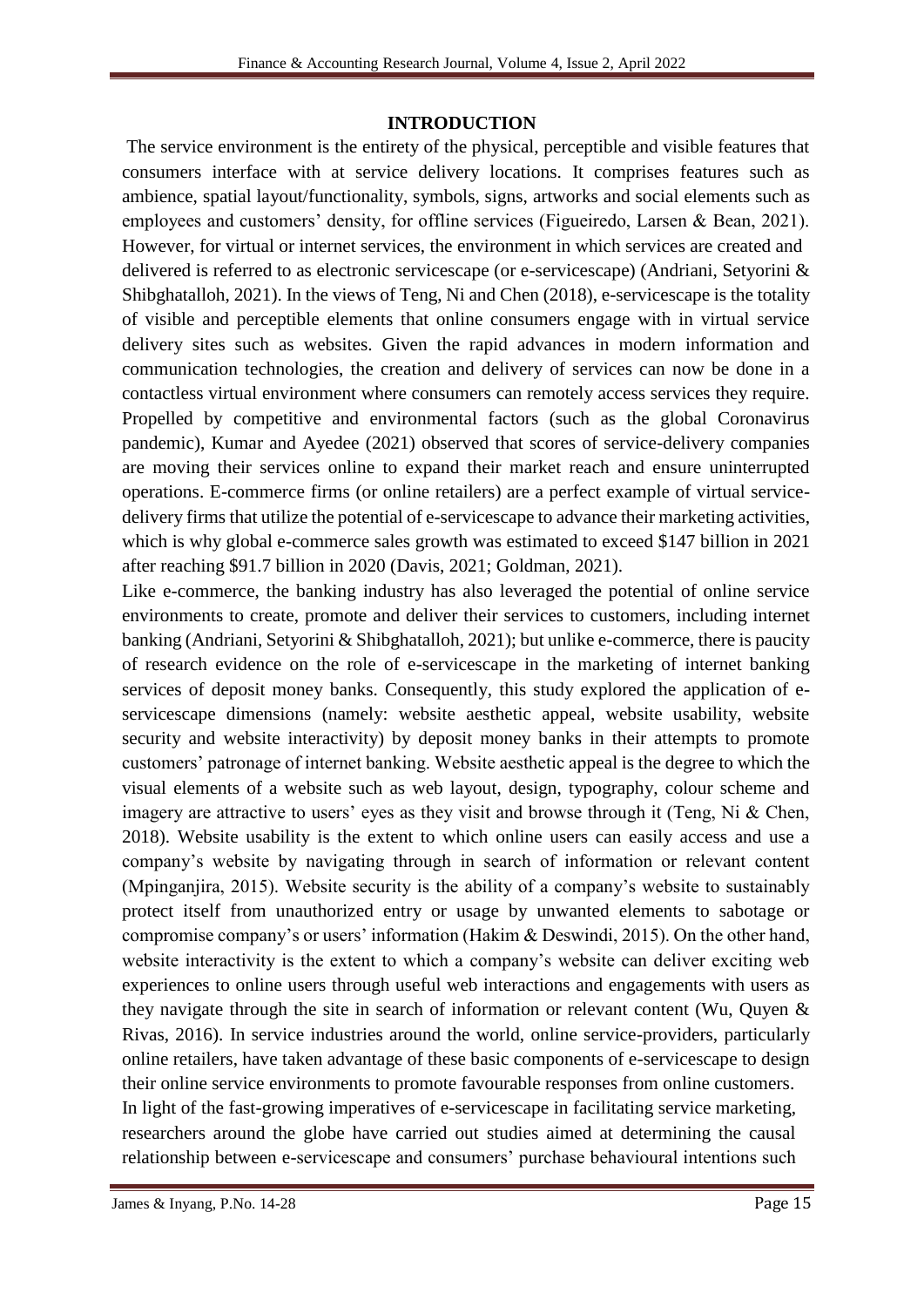as patronage and loyalty in an effort to establish how e-servicescape could be designed to enhance marketing performance of service marketing firms. However, the overwhelming focus of current research efforts has centered on e-commerce or online retail services as several studies have explored e-servicescape dimensions and customer patronage from the vantage point of online shoppers (Hakim & Deswindi, 2015; Wu, Quyen & Rivas, 2016; Bulut & Onaran, 2017; Teng, Ni & Chen, 2018; Tankovic & Benazic, 2018; Tran & Strutton, 2019; Yeo, Moh & Low, 2021). Consequently, the role of e-servicescape in enhancing customer patronage of internet banking services has been acutely ignored by existing researchers; thereby leading to insufficient empirical evidence to explain the causal relationship between e-servicescape and customer patronage in the internet banking context. Similarly, there appears to be some sort of disagreement among existing researchers on the exact nature of relationship between e-servicescape dimensions and customer patronage as the results of some researchers (such as Teng, Ni & Chen, 2018; Tankovic & Benazic, 2018; Bulut & Onaran, 2017) were inconsistent with the general perception that e-servicescape dimensions positively enhance customer patronage (Harris & Goode, 2010; Hakim & Deswindi, 2015; Tran & Strutton, 2019). This entails that there is limited understanding among deposit money banks of the potential influences of their eservicescapes on customers' purchase behaviours towards internet banking. This study was therefore designed to assess the effects of website aesthetic appeal, website usability, website security and website interactivity on customer patronage of internet banking in order to establish practical implications for how deposit money banks could design their eservicescapes to improve customer patronage of internet banking.

# **LITERATURE REVIEW**

### **Theoretical Framework**

James & Inyang, P.No. 14-28 Page 16 This study is hinged on the stimulus-organism-response theory which was developed by Mehrabian and Russell (1974) to foster understanding of how human beings (organism) react towards stimuli from the environment. At its core is the basic premise that the human environment consists of stimuli (S), which stirs reactions and feelings in individuals (O or organisms) which then results in desired responses (R). This entails that when organisms (people) are exposed to certain environmental stimuli (S), they begin to consciously or subconsciously interact or react to the stimuli, which may trigger some form of positive or negative responses. The organism, having been exposed to the environmental stimuli, may decide to repeatedly remain in the environment or may decide to avoid the environment depending on their interaction with stimuli emanating from the environment (Patrick, 1991). The premise espoused by the stimulus-organism-response theory has been empirically validated by the scholarly study of Islam and Rahman (2017), which revealed that customers' engagement with online brand communities was significantly influenced by the characteristics (stimulus) of online brand communities. Similarly, the study of Arora, Parida and Sahney (2020) bolstered the premise of the theory by revealing that consumers' showrooming behaviour was significantly and positively affected by the environment of retail showrooms (stimulus). The relevance of the stimulus-organism-response theory to this study is therefore embedded in its basic premise which asserts that customers' patronage behaviour towards internet banking could be significantly influenced by the stimuli (website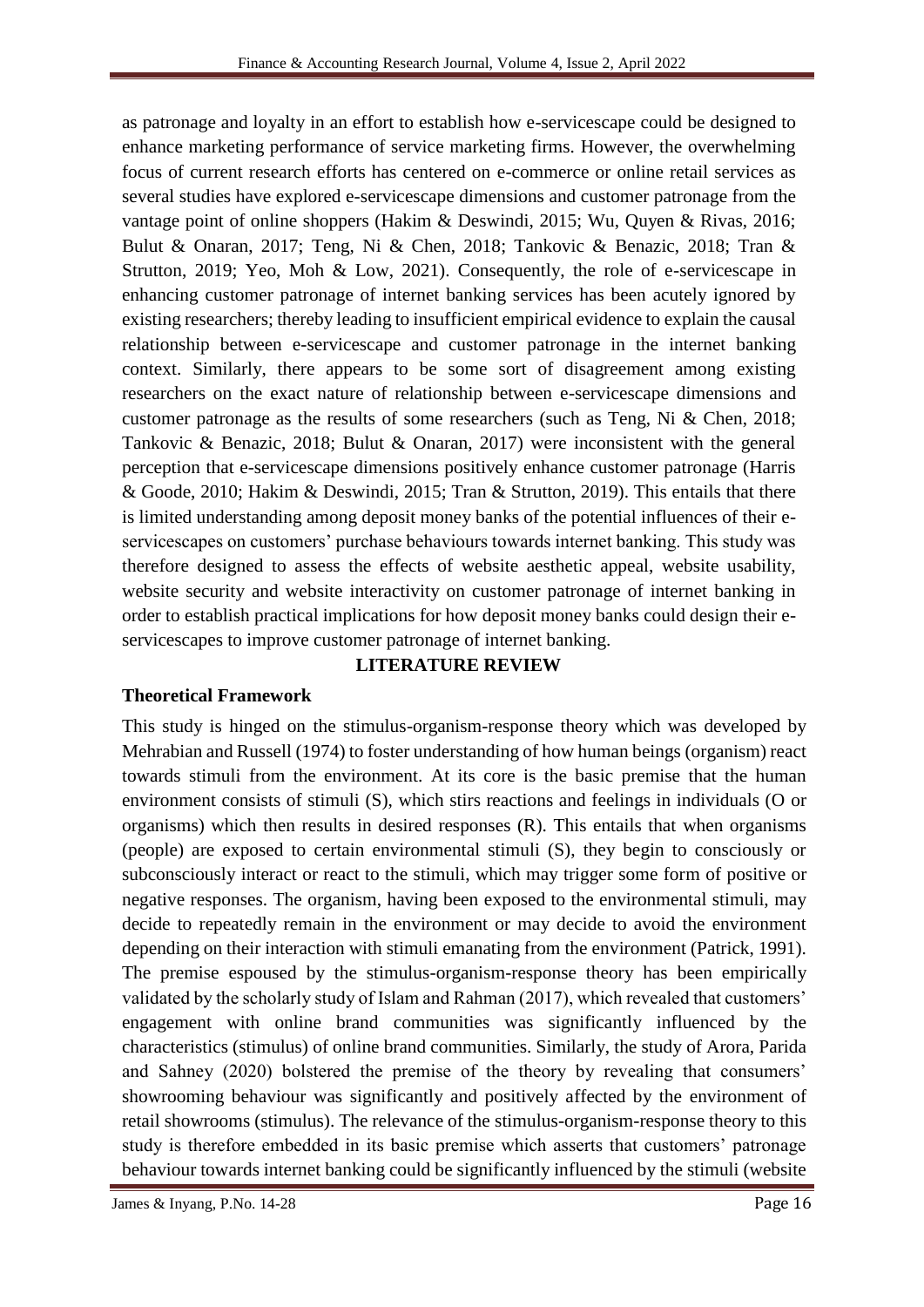aesthetic appeal, website usability, website security and website interactivity) present in the online banking environment of deposit money banks.

# **E-Servicescape**

E-servicescape is the totality of visible and perceptible elements that online consumers engage with in virtual service delivery sites such as websites (Teng, Ni & Chen, 2018). It encompasses all the tangible and perceptible characteristics that can be found in a virtual service delivery space, which enable the service provider to communicate and deliver services to online customers. According to Yeo, Moh and Low (2021), e-servicescape comprises a broad variety of features that make up the front-end of a company's marketing website where online consumers interact with the company's offerings. It does not concern the back-end features of the website such as server setup, programming codes/languages, databases and accessory technologies that pivot the operations of the front-end interface. In line with the views of Yeo, Moh and Low (2021), Hakim and Deswindi (2015) maintain that the scope of e-servicescape is limited to the features that are visible to customers on the frontend of the website. Back-end elements that are invisible or imperceptible to customers such as server-side technologies, databases, and programming codes, are excluded from the ambit of e-servicescape. The front-end of a company's website, which constitutes its eservicescape, is part of the website that is visible to customers and where commercial exchanges occur between the firm and customers (Shin & Jeong, 2021). This web-based interface comprises elements such as webpage aesthetics, colour scheme, usability, information accessibility, webpage security, and interactivity, among others. Given that it is the arena where companies and customers meet to exchange values, Boukabiya and Outtaj (2021) argued that online-based marketing companies are prioritizing investments in technologies that improve the design and quality of their e-servicescapes in order to enhance marketing competitiveness.

# **Website Aesthetic Appeal and Customer Patronage**

Website aesthetic appeal is the degree to which the visual elements of a website such as web layout, design, typography, colour scheme and imagery are attractive to users' eyes as they visit and browse through it (Teng, Ni & Chen, 2018). Aesthetics are aspects of a company's website that appeal to the eyes of consumers; they determine how a website looks or appears to consumers and ultimately, the kind of emotional responses obtainable from them. According to Boukabiya and Outtaj (2021), a company's website aesthetics are the first features of the site that customers are exposed to once they arrive at the site's landing pages. At this stage, the quality of webpage design, colour scheme, typography, visual appearance, and quality of imagery are of preliminary importance to consumers because they help them shape their prior impressions of the service quality obtainable from the company (Bulut  $\&$ Onaran, 2017). This is the reason online marketing companies invest much in ensuring that the aesthetics of their landing pages are appealing because they are the first point of contact with customers; as such, they can promote or undermine consumers' preliminary perceptions. To put this in perspective, a study conducted by Teng, Ni and Chen (2018) revealed that aesthetic appeal significantly and positively influenced consumers' purchase intention. Another study by Wu, Quyen and Rivas (2016) revealed that aesthetic appeal significantly impacted consumers' attitudes and trust towards online retailers' websites,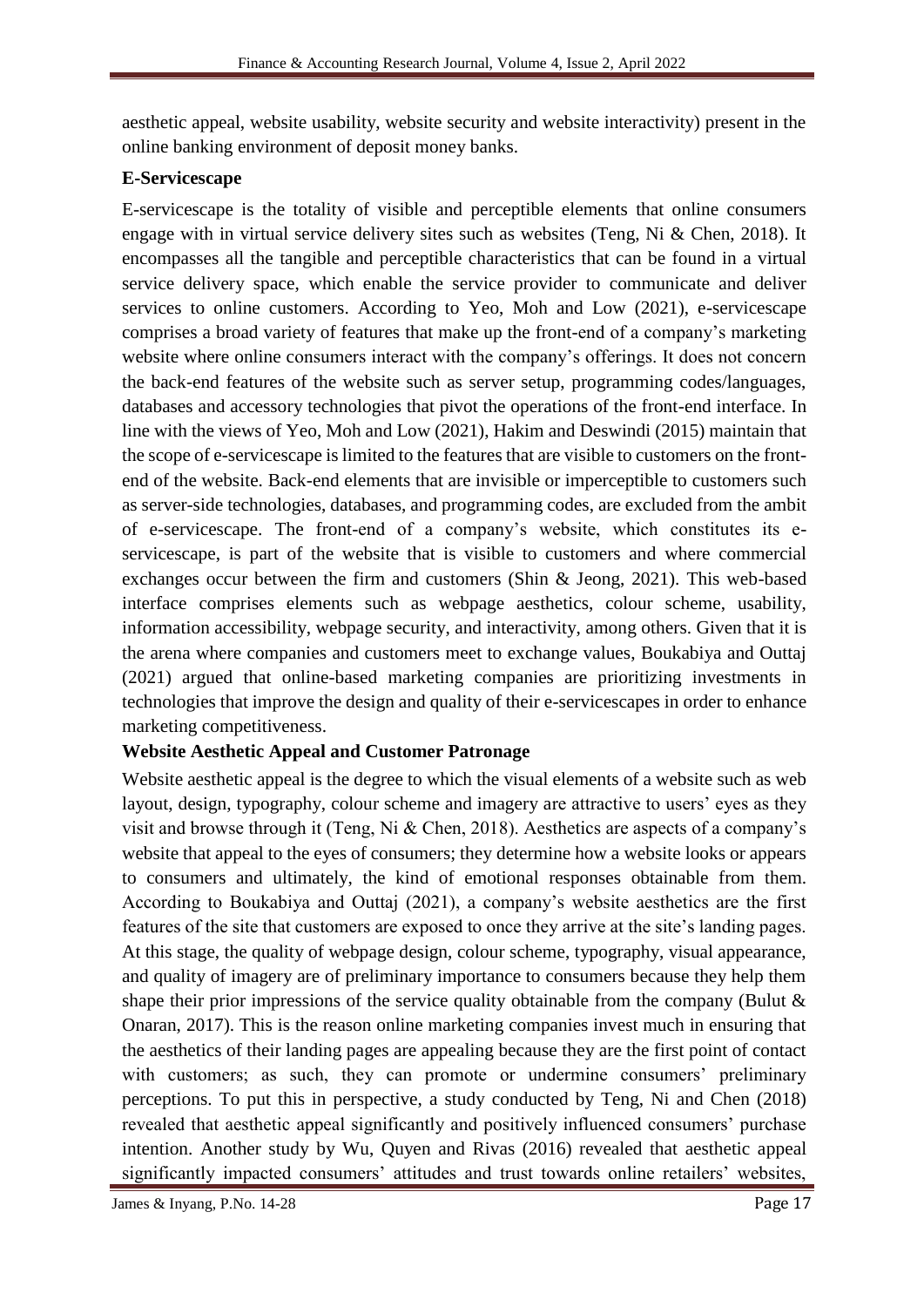which may lead to customer patronage. Therefore, the following hypothesis was proposed:

H1: Website aesthetic appeal has a significant effect on customer patronage of internet banking in deposit money banks.

### **Website Usability and Customer Patronage**

Website usability is the extent to which online users can easily access and use a company's website by navigating through in search of information or relevant content (Mpinganjira, 2015). It has to do with how easy or not it is for online customers to obtain the information they need to purchase products and services on companies' websites. In the views of Wu, Quyen and Rivas (2016), website usability simply means how easy it is for online customers to navigate and use a company's website to purchase needed products and services. Usability is an important consideration in the website development process because it determines the level of customer satisfaction with their experiences of companies' websites. This is why online marketing companies use navigation aids, search buttons and frequently asked questions (FAQs) to facilitate customers' ability to make the most use of their website experiences (Bulut & Onaran, 2017). The overall objective of these efforts is to make companies' websites more user-friendly and easy to search for and acquire information customers require for effective decision-making.

Furthermore, Alexander, Thompson, McGill and Murray (2021) argue that the significance of building usability concerns into commercial website development is that websites with high degrees of usability enable customers to navigate, obtain information and acquire products/services they need with little or no direct assistance from company's sales teams. This viewpoint implies that website usability promotes customer patronage of companies' offerings. This viewpoint is consistent with the study of Bulut and Onaran (2017), which revealed that website usability had a significant positive influence on consumers' intention to patronize e-commerce firms. The viewpoint is also consistent with the study of Andriani, Setyorini and Shibghatalloh (2021), which revealed that website usability had a significant positive influence on customers' trust and virtual word-of-mouth communication, which may facilitate improvements in customer patronage. Therefore, the following hypothesis was proposed:

H2: Website usability has a significant effect on customer patronage of internet banking in deposit money banks.

### **Website Security and Customer Patronage**

Website security is the ability of a company's website to sustainably protect itself from unauthorized entry or usage by unwanted elements to sabotage or compromise company's or users' information (Hakim & Deswindi, 2015). It is the guarantee that customers' private information and transaction records are kept secure and inaccessible by unauthorized entities looking to engage in sabotage or cyber fraud. According to Amer (2021), website security means that a company's commercial website is defended against unauthorized access by external or internal elements with the intention of damaging or jeopardizing company's records or customers' information. An important aspect of website security is stability, which entails the degree to which the site is consistently operational to customers at every point of intended usage. Another core aspect of website security is the confidentiality of users' records (Andriani, Setyorini & Shibghatalloh, 2021), which is the degree to which the private and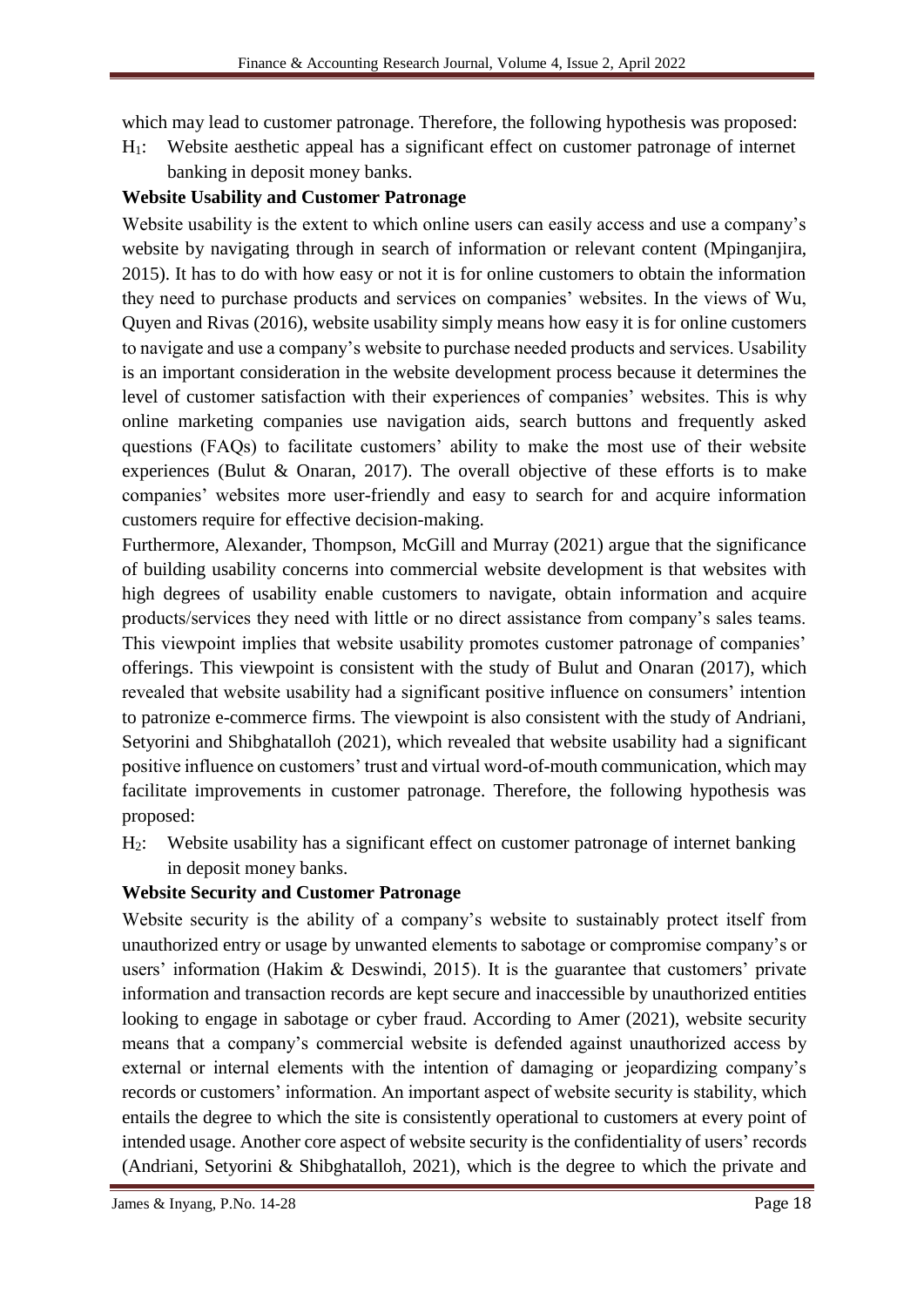commercial transactional information of online customers are kept private from public access. The ability of a commercial website to protect itself from cyber fraud and other malicious internet-enabled attacks is also an essential aspect of website security. Similarly, a secure commercial website must have the capacity of hosting and facilitating financial transactions with customers without jeopardizing the privacy of customers' financial information or bank records in order to provide assurance to customers to comfortably carry out transactions. This viewpoint entails that website security is essential to improving customer patronage. This viewpoint corresponds with the study of Wu, Quyen and Rivas (2016), which revealed that financial security significantly impacted consumers' attitudes and trust towards online retailers' websites. The viewpoint is also backed by the study of Tankovic and Benazic (2018), which revealed that financial security had significant positive effects on shopping value and customers' loyalty. Therefore, the following hypothesis was proposed:

H3: Website security has a significant effect on customer patronage of internet banking in deposit money banks.

# **Website Interactivity and Customer Patronage**

Website interactivity is the extent to which a company's website can deliver exciting web experiences to online users through useful web interactions and engagements with users as they navigate through the site in search of information or relevant content (Wu, Quyen & Rivas, 2016). It is a manner in which companies actively engage or interact with customers on their websites in order to provide remarkable web experience to customers. To enhance the interactivity of their websites, online marketers use web tools such as interactive photo slides, contact forms, live chat features, website customization, users' comment section and social media buttons to engage with users as they navigate through the website (Tankovic & Benazic, 2018). According to Amer (2021), website interactivity is increasingly important to online marketers, especially e-commerce firms, because it directs online customers visiting a company's website to the information they require; it also enables companies to obtain customers' feedback about their experience on their websites; and it enables companies to generate and disseminate contents to customers on their website which end up being shared on social media by satisfied customers through social media buttons embedded in companies' websites. By enabling customers to find information necessary for making informed purchase decisions and providing remarkable satisfying web experiences to customers, web interactivity improves customers' intention to engage in purchase behaviour and actual customer patronage. The foregoing scholarly assertion suggests that website interactivity encourages customer patronage of companies' products and services. This assertion is consistent with the study of Teng, Ni and Chen (2018), which revealed that website interactivity significantly and positively influenced consumers' purchase intention. The assertion is also bolstered by the study of Tran and Strutton (2019), which revealed that website interactivity had a significant positive impact on customers' trust, which in turn positively influences electronic word-of-mouth and customers' loyalty. Furthermore, the assertion is backed by the study of Yeo, Moh and Low (2021), which revealed that website interactivity had a significant influence on customers' intention to engage in mobile shopping behaviour. Therefore, the following hypothesis is proposed:

H4: Website interactivity has a significant effect on customer patronage of internet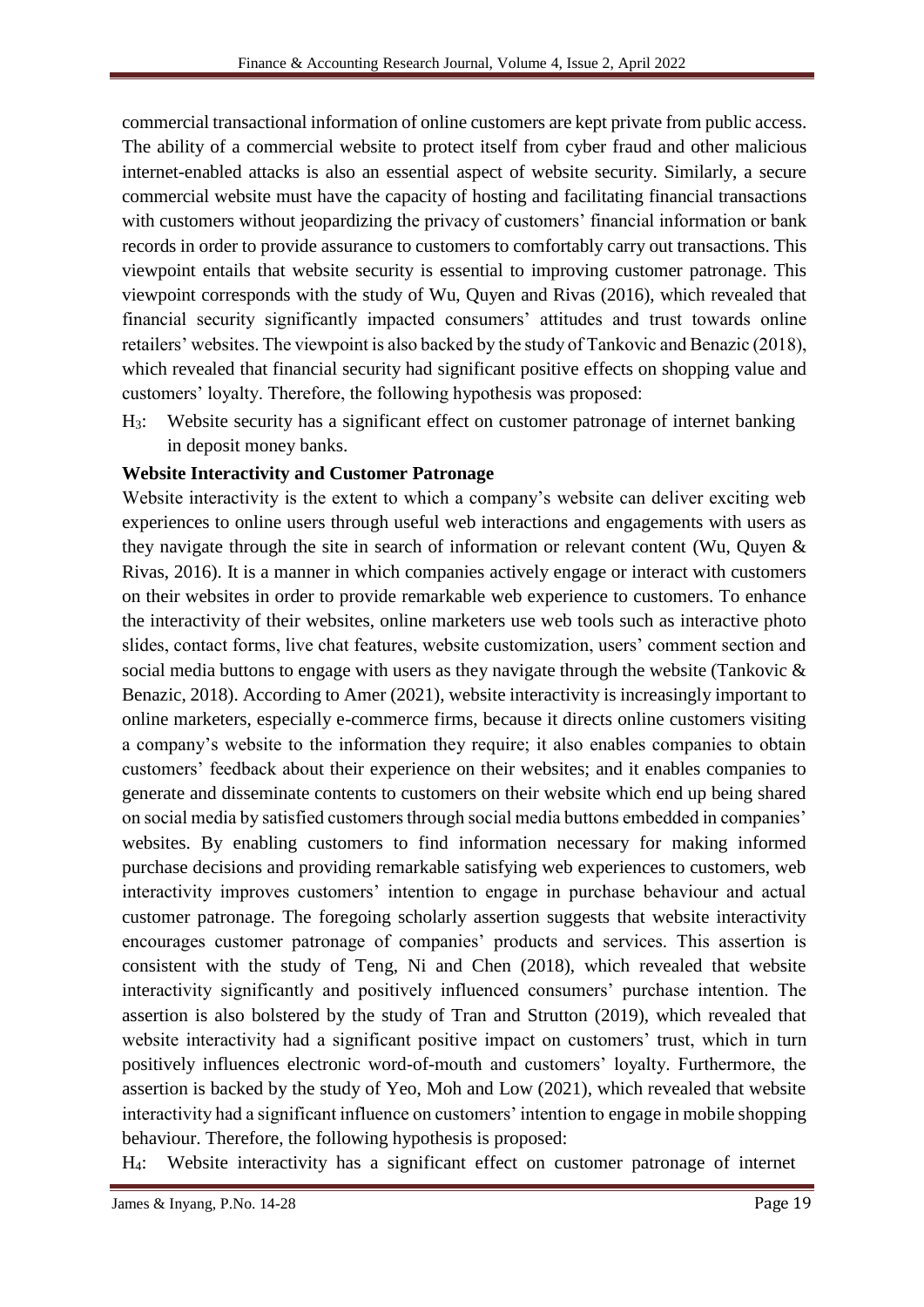banking in deposit money banks.

#### **Empirical Review and Conceptual Model**

Teng, Ni and Chen (2018) carried out a study which used an online questionnaire and a printed structured questionnaire to obtain primary data from 342 internet users in Taiwan. The obtained data were analyzed using descriptive statistics and multiple regression. The study found that interactivity and aesthetic appeal significantly and positively influenced consumers' purchase intention whereas the influence of layout and functionality was nonsignificant while financial security had a negative influence on consumers' purchase intention. In Taiwan, Wu, Quyen and Rivas (2016) conducted a study by using both online and print questionnaire to obtain primary data from 290 online shoppers. Descriptive statistics and Smart Partial Least Squares (Smart PLS) were adopted for data analysis in the study. The study found that aesthetic appeal, usability, customization, and financial security significantly impacted consumers' attitudes and trust towards online retailers' websites. Another study by Hakim and Deswindi (2015) used an online 5-point Likert scale questionnaire to obtain primary data from 260 respondents in South Jakarta. The data obtained from the study were analyzed using descriptive statistics and Spearman's rank correlation methods. The findings of the study revealed that internet ambience, website design, search aids and slogans, and functional aspects had significant positive relationships with perceived quality of hospital website; which also significantly affected customers' intention to patronize hospital services.

In Croatia, Tankovic and Benazic (2018) carried out a study by using an online structured questionnaire to obtain primary data from 221 online shoppers. The study used descriptive statistics and partial least squares (PLS) methods for analyzing the data obtained. The study found that website layout/functionality and financial security had significant positive effects on shopping value and customers' loyalty, while website aesthetic appeal has no significant influence on customer loyalty. A similar study by Tran and Strutton (2019) used an online research questionnaire to collect primary data from 613 consumers of online retail services in the United States of America. The data obtained from the survey were analyzed using descriptive statistics and Structural Equation Modeling. Consequently, the findings revealed that e-servicescape (aesthetic appeal, site interactivity, relevance of information, ease of payment and perceived security) had a significant positive impact on customers' trust, which in turn positively influences electronic word-of-mouth and customers' loyalty. Also, in Turkey, Bulut and Onaran (2017) carried out a study by using a structured questionnaire to obtain primary data from 916 consumers of e-commerce firms. The data obtained were analyzed using descriptive statistics and Kruskal-Wallis H tests. The study therefore found that website usability, relevance of information, ease of payment, customer reviews and originality of website design, have significant positive influences on consumers' intention to patronize e-commerce firms, while visual appeal, customization, and interactivity had no significant influence on customers' patronage intention.

Furthermore, Harris and Goode (2010) carried out a study by using a structured questionnaire to collect primary data from 257 customers of online retail firms in the United Kingdom. The data obtained were analyzed using descriptive statistics and structural equation modeling method. Consequently, the findings of the study revealed that aesthetic appeal, layout and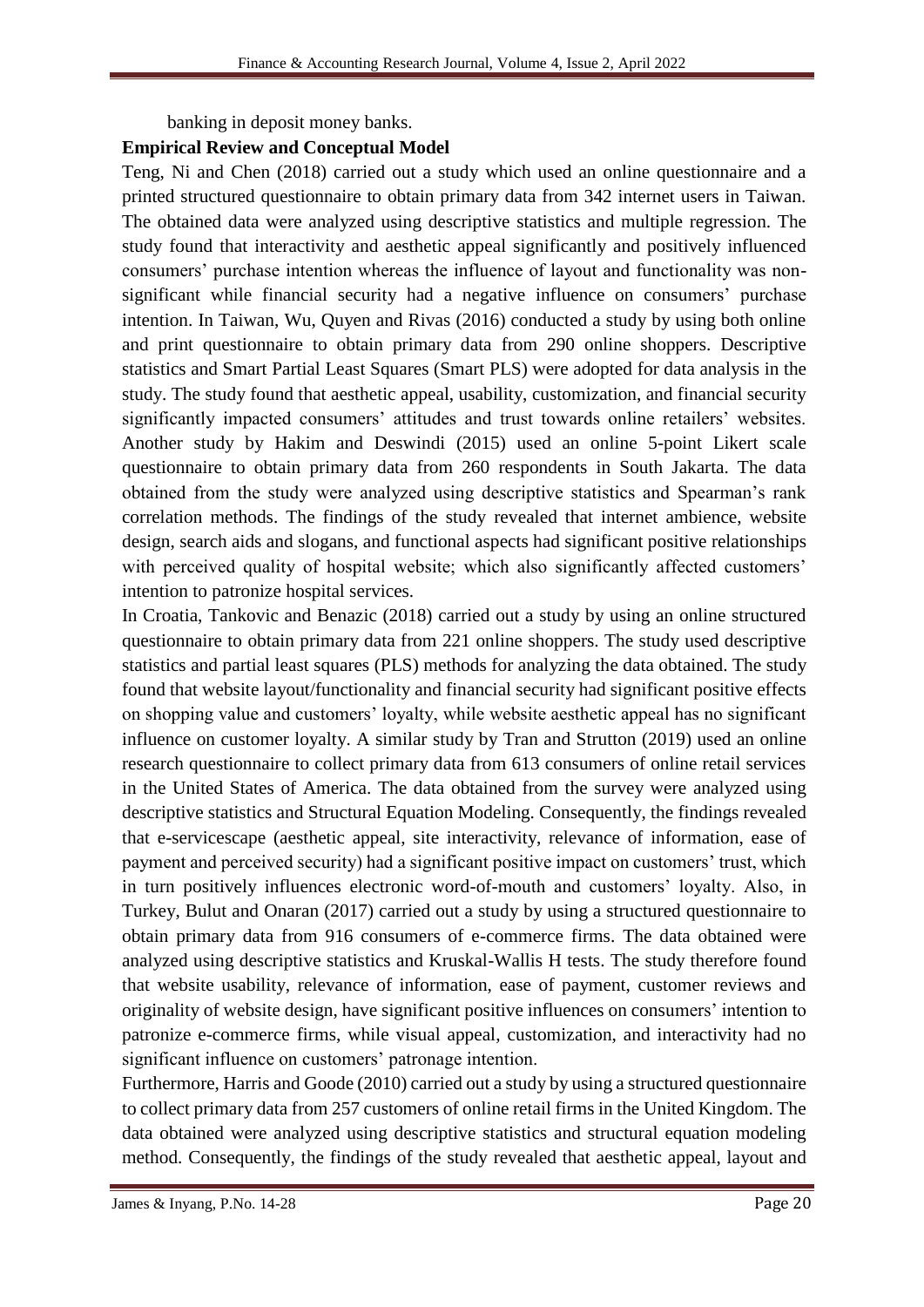functionality and financial security had significant positive influences on customers' trust, which positively influences customers' purchase intentions towards online retailers. In Malaysia, Yeo, Moh and Low (2021) carried out a study by using a structured questionnaire to collect primary data from 231 online shoppers, while data analysis was done using Structural Equation Modelling (SEM), and Partial Least Square (PLS). Subsequently, the study revealed that aesthetic appeal, layout and functionality and website interactivity had significant influences on customers' intention to engage in mobile shopping behaviour in Malaysia. Similarly, in South Africa, Mpinganjira (2015) carried out a study by using a structured questionnaire to obtain primary data from 149 online shoppers, while data analysis was done using Structural Equation Modelling. The study found that website usability, website customization and website aesthetic appeal had significant positive influences on online customers' level of hedonic shopping experience, while website informativeness had a non-significant influence in this respect. In addition, a Sri Lankan study by Athapaththu, Ushantha and Rathnayaka (2019) used an online questionnaire to obtain primary data from 290 online shoppers in Colombo, while data analysis was done using regression analysis and Sobel's test. The study therefore found that website aesthetic appeal, website layout/functionality and website financial security had significant positive influences on consumers' online purchase intentions. The study found that website visual appeal, design originality, entertainment value, website usability, interactivity, website security, information relevance, and payment ease had significant positive influences on customers' trust and virtual word-of-mouth communication. On the basis of existing empirical review, the hypothesized relationship between the study variables (e-servicescape and customer patronage) has been portrayed in the conceptual model presented in Figure 1 as adapted from existing empirical studies.



#### Figure 1: Adapted conceptual model for the study

Source: Independent variables' indicators adapted from: Mpinganjira (2015), Hakim and Deswindi (2015), and Teng, Ni and Chen (2018). Dependent variable indicators adapted from: Nwulu and Asiegbu (2015)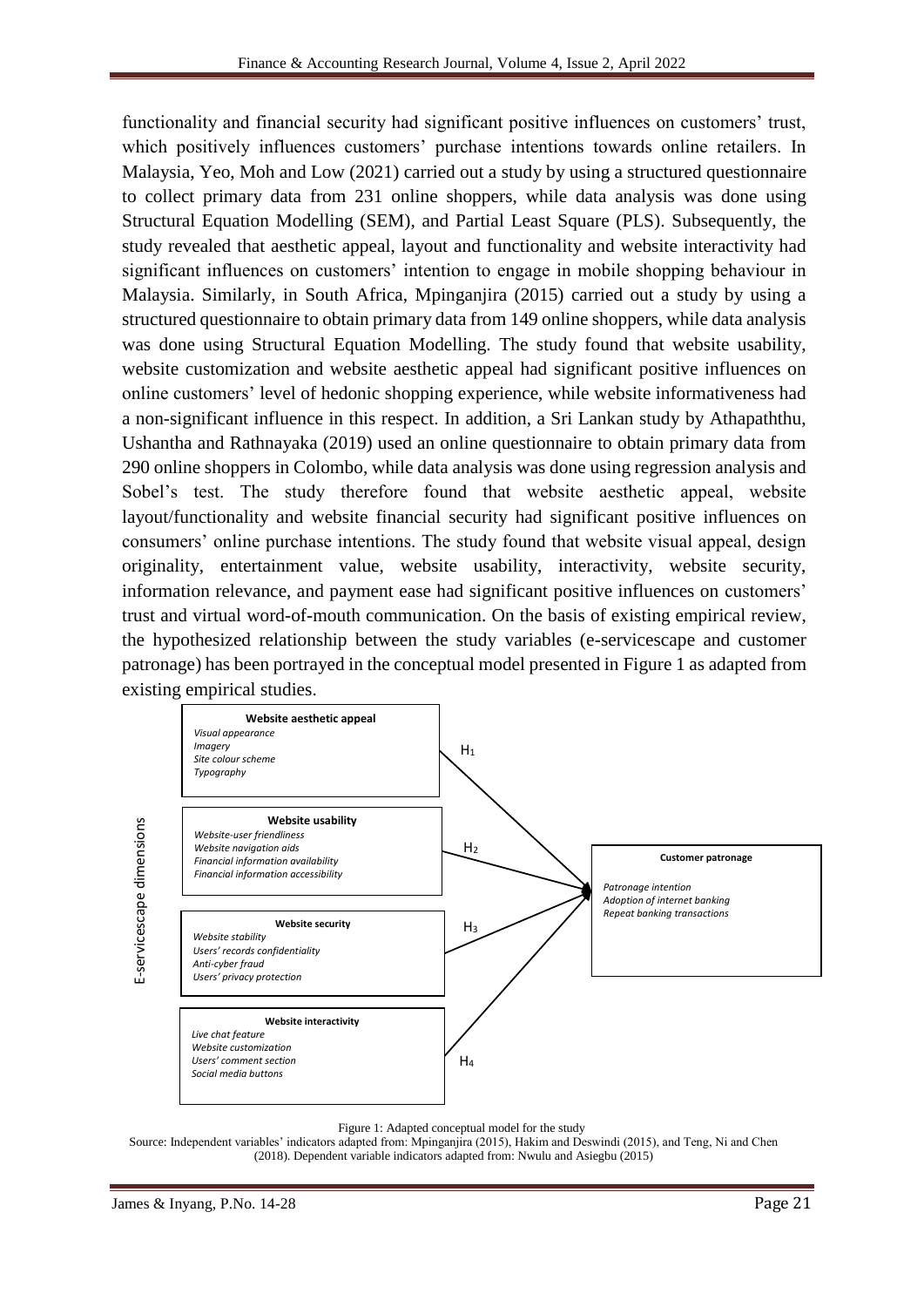#### **METHODOLOGY**

In this study, cross-sectional survey research design was adopted. The target population comprised customers of 5 deposit money banks in Calabar, Nigeria who have at least carried out one internet banking transaction with their banks. Using the Topman sample size determination procedure, a sample size of 260 bank customers was statistically obtained from a pilot survey. The study adopted purposive sampling technique which enabled the inclusion of only bank customers who have effected at least one internet banking transaction with their banks into the sampling frame. The instrument for data collection chosen for the study was a 5-point Likert scale questionnaire with statements adapted from existing studies. Assisted by a 3-member team of enumerators, we administered 260 copies of the questionnaire to bank customers with internet banking experience within a period of two (2) weeks. Prior to questionnaire administration, the questionnaire was confirmed to be valid using face and content validity method, while its reliability status was confirmed through the Cronbach's alpha method. As can be seen in Table 1, all the measurement scales in the questionnaire produced Cronbach's alpha coefficients from 0.7 and above. Subsequently, the data obtained from the study were analyzed with descriptive statistics, whereas the hypotheses developed for the study were tested using multiple linear regression. The regression model tested is stated thus:

 $CSPAT = a + \beta_1 WAA + \beta_2 WU + \beta_3 WS + \beta_4 WI + e$ 

Where:

| $CSPAT =$ | Customer patronage |
|-----------|--------------------|
|-----------|--------------------|

 $WAA =$  Website aesthetic appeal

 $WU =$  Website usability

 $WS =$  Website security

 $WI =$  Website interactivity

 $a =$  The intercept (or constant)

 $\beta_1 WAA =$  Coefficient of website aesthetic appeal

- $\beta_2 WU =$  Coefficient of website usability
- $\beta_3WS =$  Coefficient of website security
- $\beta_4 WI =$  Coefficient of website interactivity

 $e =$  Error margin (5 percent)

### Table 1

| <b>Instrument Reliability Results</b> |    |                                            |  |  |  |
|---------------------------------------|----|--------------------------------------------|--|--|--|
| Variables                             |    | No. of items Cronbach's alpha coefficients |  |  |  |
| Website aesthetic appeal              |    | .741                                       |  |  |  |
| Website usability                     |    | .706                                       |  |  |  |
| Website security                      |    | .811                                       |  |  |  |
| Website interactivity                 |    | .751                                       |  |  |  |
| Customer patronage                    |    | .779                                       |  |  |  |
|                                       | 14 |                                            |  |  |  |

Source: Authors' analysis via SPSS (2022)

### **DATA ANALYSIS AND DISCUSSION**

To obtain data required for the study, a total of 260 copies of the questionnaire were administered to bank customers with internet banking experience, out of which 228 copies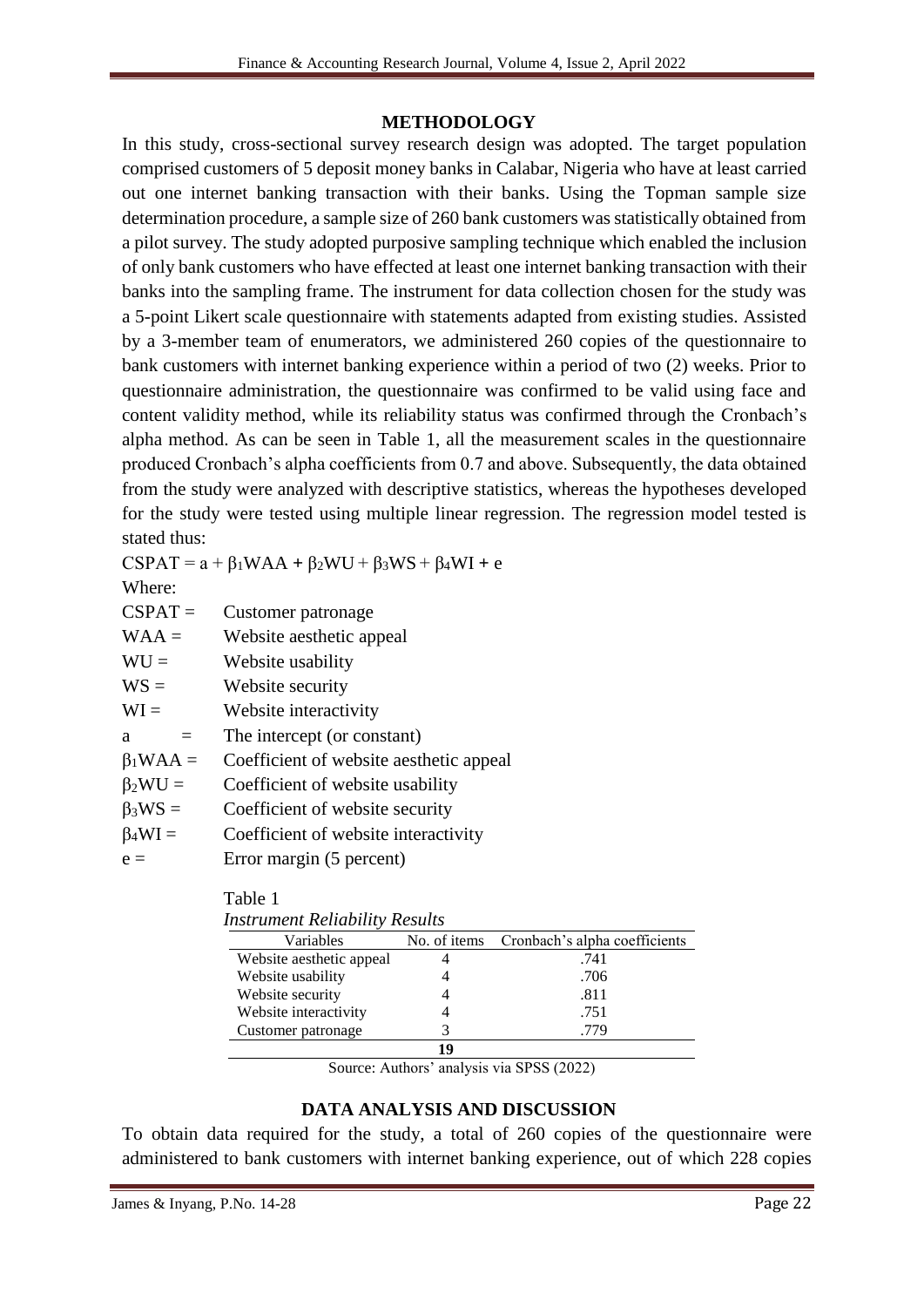(or 87.7 percent) were retrieved and considered suitable for the analysis. The remaining 32 copies (or 12.3 percent) were either not retrieved or misplaced by respondents during the survey, thereby resulting in a total response rate of 87.7 percent. Furthermore, the hypotheses developed for the study were tested by a 95 percent confidence level and an error margin of 5 percent, thereby implying that the alternative hypotheses would be accepted if the P-value is less than 0.05 (i.e.,  $p < .05$ ).

### Table 2

*Model Summary of the Effect of E-servicescape on Customer Patronage of Internet Banking in Deposit Money Banks* 

| ode                                        | $\overline{\phantom{a}}$       |        | $-0.420$ | ٠+٠<br>ィヤヤヘヤ<br>the.<br>aate<br>ี ∩1<br>$\sim$ $\sim$<br>and the control of the con-<br>$\sim$ |  |
|--------------------------------------------|--------------------------------|--------|----------|------------------------------------------------------------------------------------------------|--|
|                                            | $\tau \cap \gamma$<br>ت<br>- - | $\sim$ | $\sim$   | - -                                                                                            |  |
| <b>TT</b><br>the contract of the con-<br>. |                                |        |          |                                                                                                |  |

a. Predictors: (Constant), Website aesthetic appeal, website usability, website security, website interactivity Source: Authors' analysis via SPSS (2022)

#### Table 3

*ANOVA<sup>a</sup>of the Effect of E-servicescape on Customer Patronage of Internet Banking in Deposit Money Banks*

| Model |            | Sum of Squares | Df         | Mean Square |        | Sig.              |
|-------|------------|----------------|------------|-------------|--------|-------------------|
|       | Regression | 52.210         |            | 13.052      | 30.152 | .000 <sup>b</sup> |
|       | Residual   | 96.533         | つつつ<br>دعد | .433        |        |                   |
|       | Total      | 148.742        | つつつ        |             |        |                   |
|       |            | -              |            |             |        |                   |

a. Dependent Variable: Customer patronage

b. Predictors: (Constant), Website aesthetic appeal, website usability, website security, website interactivity Source: Authors' analysis via SPSS (2022)

#### Table 4 *Coefficients<sup>a</sup>of the Effect of E-servicescape on Customer Patronage of Internet Banking in Deposit Money Banks*

|                                           |                          |         |                                    | Standardized |        |      |  |
|-------------------------------------------|--------------------------|---------|------------------------------------|--------------|--------|------|--|
|                                           |                          |         | <b>Unstandardized Coefficients</b> | Coefficients |        |      |  |
| Model                                     |                          | В       | Std. Error                         | Beta         |        | Sig. |  |
|                                           | (Constant)               | 3.491   | .447                               |              | 7.813  | .000 |  |
|                                           | Website aesthetic appeal | $-.107$ | .114                               | $-.069$      | $-936$ | .350 |  |
|                                           | Website usability        | .473    | .071                               | .519         | 6.614  | .000 |  |
|                                           | Website security         | .539    | .078                               | .455         | 6.909  | .000 |  |
|                                           | Website interactivity    | .259    | .059                               | .251         | 4.407  | .000 |  |
| o Donandant Variables Customan naturanage |                          |         |                                    |              |        |      |  |

a. Dependent Variable: Customer patronage Source: Authors' analysis via SPSS (2022)

### **Interpretation**

An analysis of the effect of e-servicescape on customer patronage of internet banking in deposit money banks is presented in Tables 2, 3 and 4. The correlation coefficient  $(R = 0.592)$ in Table 2 indicates that there is a 59.2 percent relationship between e-servicescape and customer patronage of internet banking in deposit money banks. In addition, the regression coefficient  $(R2 = 0.351)$  indicates that e-servicescape has a 35.1 percent influence on customer patronage of internet banking in deposit money banks. The F-statistic  $(F = 30.152)$ and significance value (p-value  $= 0.000 < .05$ ) in Table 3 indicate that the regression model tested is statistically significant; hence this implies that e-servicescape has a significant influence on customer patronage of internet banking in deposit money banks. From the significance column in Table 4, it can be seen that three out of the four e-servicescape dimensions tested had significant and positive influences on customer patronage of internet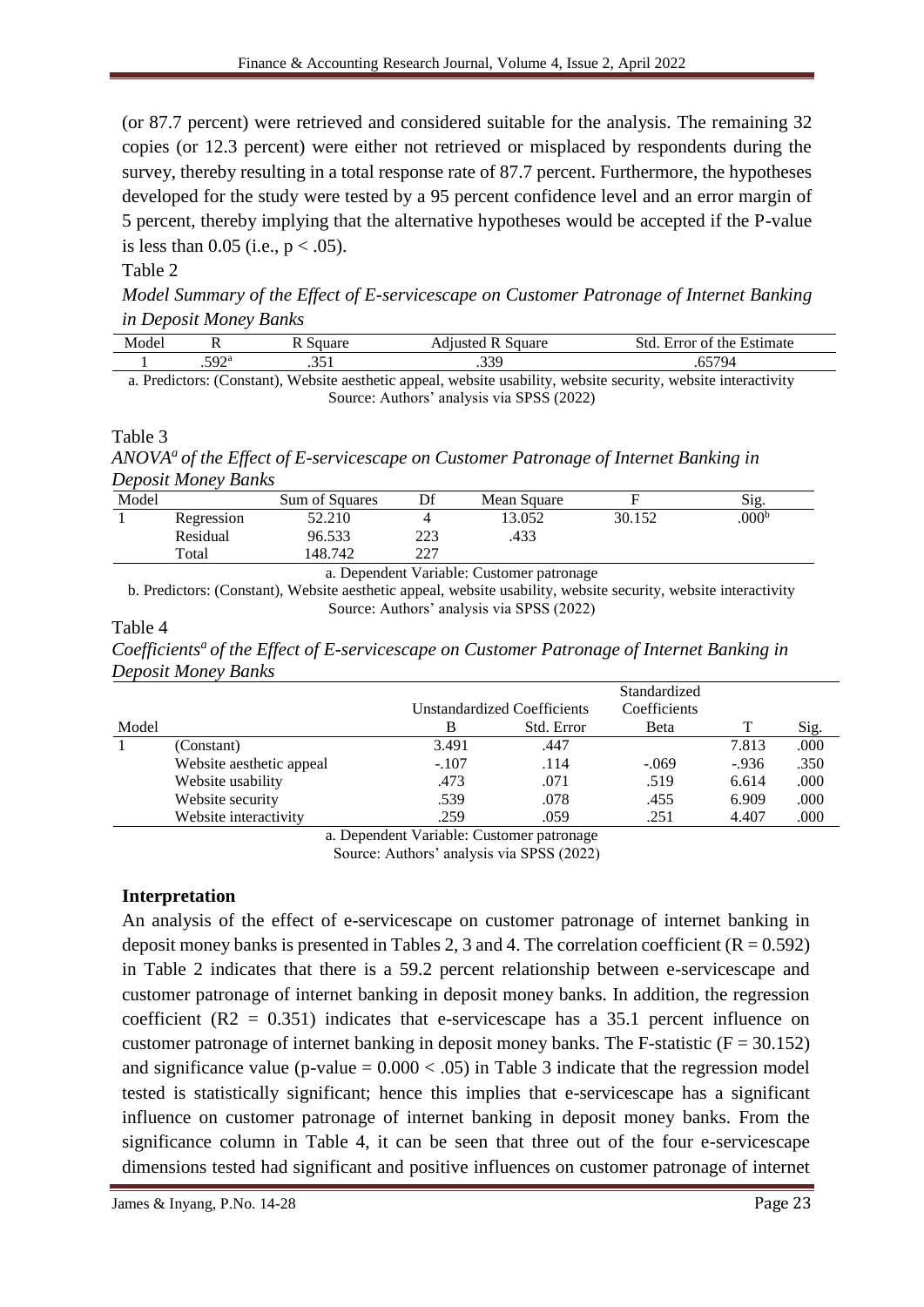banking in deposit money banks because: website usability (p-value  $= 0.000$ ; t  $= 6.614$ ); website security (p-value = 0.000;  $t = 6.909$ ); and website interactivity (p-value = 0.000;  $t =$ 4.407). However, website aesthetic appeal had a non-significant and negative influence on customer patronage in this regard because its significance level (p-value  $= 0.350$ ) is greater than the error margin of 0.05, and  $t = -0.936$ . Therefore, the study concludes that website usability, website security and website interactivity had significant positive influences on customer patronage of internet banking in deposit money banks, while the effect of website aesthetic appeal was found to be non-significant and negative. Furthermore, from the Standardized Coefficients section of Table 4, it can be seen that website usability had the highest significant influence on customer patronage of internet banking ( $\beta = 0.519$  or 51.9 percent). The dimension with the second-highest significant influence on customer patronage of internet banking is website security ( $\beta$  = 0.455 or 45.5 percent); while website interactivity had the third-highest significant influence on customer patronage of internet banking ( $\beta$  = 0.251 or 25.1 percent).

Overall, the findings of the multiple regression analysis revealed that website usability, security and interactivity significantly and positively influence customer patronage of internet banking in deposit money banks. These findings are consisted with previous empirical studies which confirmed the significant influence of website usability, security and interactivity on customer purchase intention, customer loyalty and word-of-mouth communications (Wu, Quyen & Rivas, 2016; Teng, Ni & Chen, 2018; Tran & Strutton, 2019; Andriani, Setyorini & Shibghatalloh, 2021). The findings of the study also revealed that website aesthetic appeal had a non-significant and negative influence on customer patronage of internet banking. This finding corresponds with the study of Tankovic and Benazic (2018), which revealed that website aesthetic appeal had no significant influence on customer loyalty. The finding also aligns with the study of Bulut and Onaran (2017), which revealed that website visual appeal had no significant influence on customers' patronage intention. However, the finding runs contrary to the study of Teng, Ni and Chen (2018), which revealed that website aesthetic appeal significantly and positively influenced consumers' purchase intention. The implication of these findings is that in the context of internet banking services, the aesthetic appeal of the website has been proven to be incapable of significantly improving customer patronage because customers pay attention to other e-servicescape elements such as website usability, website security and website interactivity.

# **CONCLUSION AND PRACTICAL IMPLICATIONS**

At the outset of this research, it was observed that even though scholars have examined the influence of e-servicescape on consumer buying behavioural tendencies in other service sectors, particularly online retailing or e-commerce, the banking sector did not receive as much research focus from existing scholars. This entails that the role of e-servicescape in enhancing customer patronage of internet banking services has been acutely ignored by existing researchers; thereby leading to insufficient empirical evidence to explain the causal relationship between e-servicescape and customer patronage in the internet banking context. This study was therefore examined the effects of website aesthetic appeal, website usability, website security and website interactivity on customer patronage of internet banking. The study obtained primary data from customers of deposit money banks with an experience with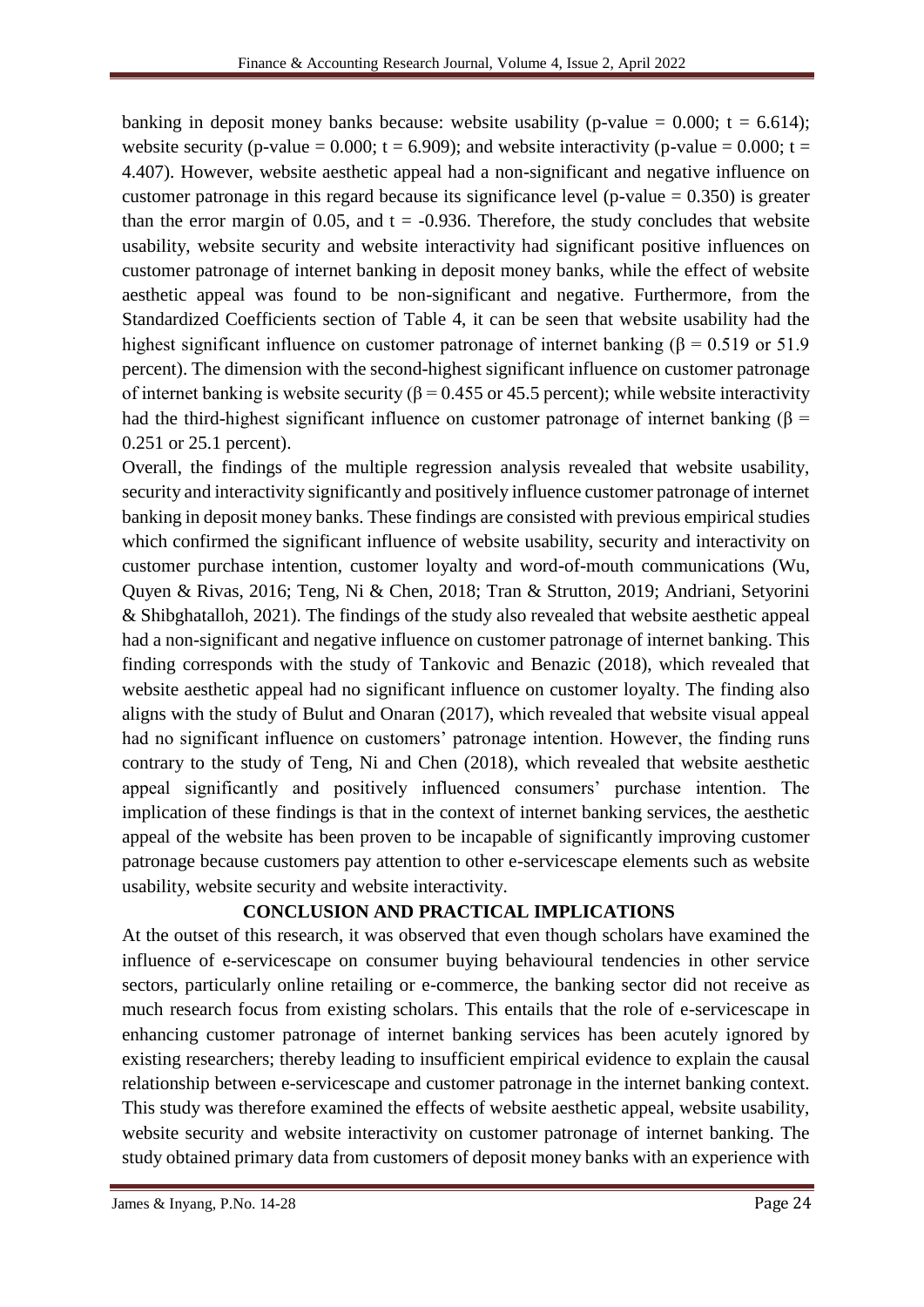internet banking using a structured questionnaire. The hypotheses developed for the study were statistically tested using multiple linear regression. Consequently, the findings of the study revealed that website usability, website security and website interactivity had significant positive influences on customer patronage of internet banking in deposit money banks, while the effect of website aesthetic appeal was found to be non-significant and negative.

These findings imply that in the internet banking context, website aesthetic appeal features such as visual appearance, imagery, site colour scheme and typography are not the key determinants of customer patronage of internet banking. Rather, customer patronage of internet banking services is significantly influenced by the following e-servicescape dimensions in the order of relative importance: website usability, website security and website interactivity. Therefore, this study concluded that e-servicescape has a significant positive influence on customer patronage of internet banking in deposit money banks.

Therefore, deposit money banks will be in a better position to substantially improve customer patronage of their internet banking services if they improve the usability of their websites by ensuring that they are user-friendly, contain navigation aids, and adequate information which is easily accessible by customers. Also, customer patronage of internet banking services could be improved by deposit money banks through enhanced website security by making sure that their sites are stable, customers' financial and personal information is confidential, customers are protected from cyber fraud and their privacies are well protected. Finally, deposit money banks will be in a strengthened position to enhance customer patronage of internet banking by improving the interactivity of their websites with the aid of tools such as live chat feature, website customization, users' comment section and social media buttons.

# **LIMITATIONS AND FURTHER RESEARCH**

This study was exclusively centered on four (4) dimensions of e-servicescape, namely: website aesthetic appeal, usability, security and interactivity. As such, it lacks the capacity to provide comprehensive explanations of the influence of e-servicescape dimensions (such as website layout/functionality, internet ambience, website design and information relevance) on customer patronage of internet banking. Further studies are therefore required to explore the individual influences of other e-servicescape dimensions (such as website layout/functionality, internet ambience, website design and information relevance) especially in the context of internet banking services to generate comprehensive empirical evidence to demonstrate the relationship between e-servicescape and customer patronage; and to validate the findings of this particular study. Similarly, because this study adopted a cross-sectional survey research design, it could not explain changes in bank customers' behaviours that occurred naturally within an extended period of time towards internet banking services. Future researchers may have to carry out longitudinal studies to assess how changes in customers' behaviour towards internet banking influences the relationship between eservicescape and customer patronage.

**Conflict of Interest**: The authors are in complete agreement about the contents and structure of the paper; and hence declare absolutely no conflict of interest.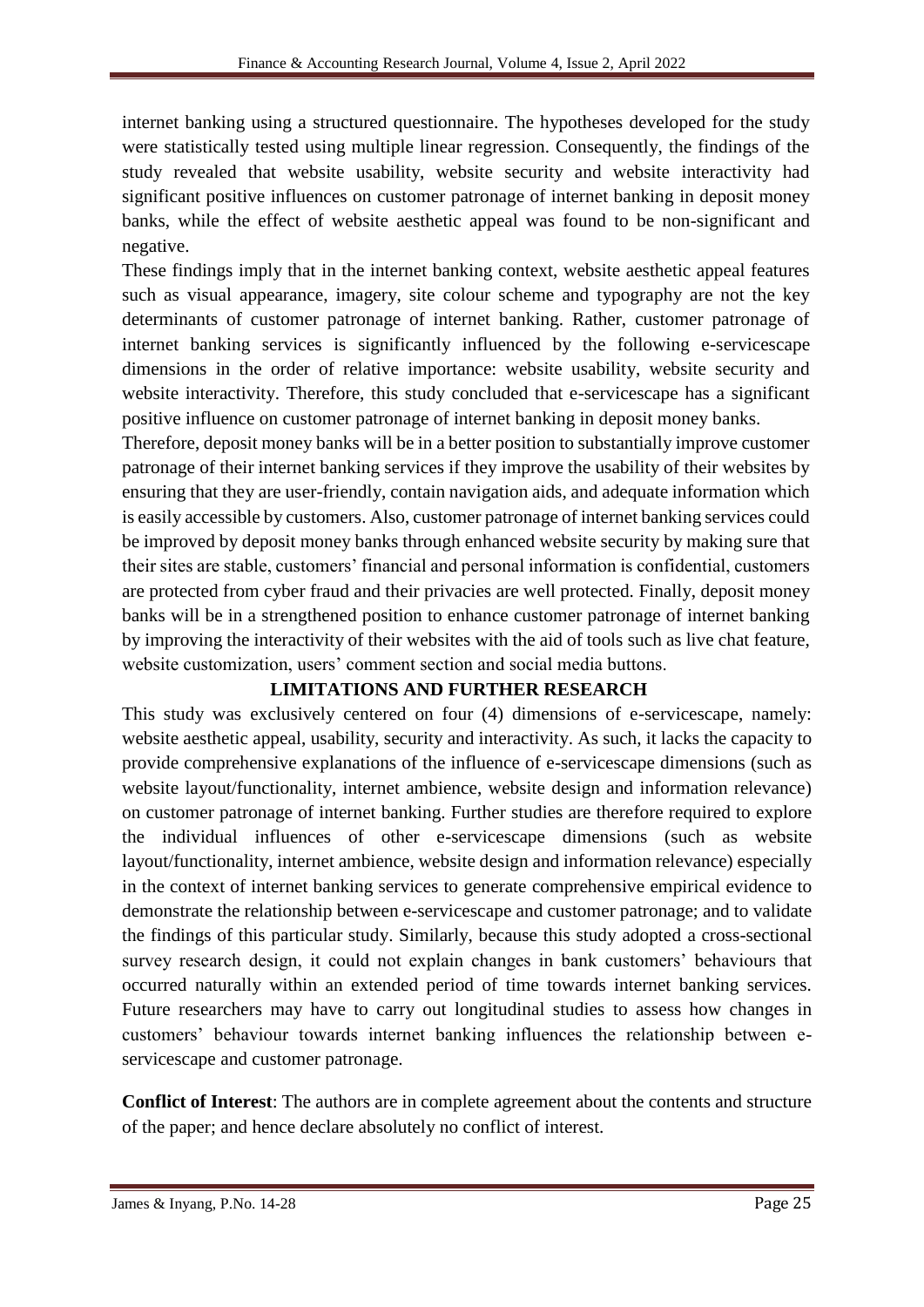**Acknowledgements**: We acknowledge the contributions of all existing scholars whose scholarly publications were duly cited in this paper. We appreciate the customers of deposit money banks who created time to participate in the questionnaire survey, thereby providing data that facilitated the successful completion of this research.

**Research Funding**: This research was carried out without external funding in any guise or form.

#### **References**

- Alexander, R., Thompson, N., McGill, T., & Murray, D. (2021). The influence of user culture on website usability. *International Journal of Human-Computer Studies, 154*, 102688.
- Amer, S. M. (2021). The effect of e-servicescape, website trust and perceived value on consumer online booking intentions: The moderating role of online booking experience. *International Business Research, 14*(6), 133-133.
- Andriani, P., Setyorini, N., & Shibghatalloh, A. H. (2021). Investigating E-servicescape influence to customer response in digital Islamic banking. *International Journal of Islamic Economics and Finance, 4*(1), 101-120. Retrieved from: [https://doi.org/10.18196/ijief.v4i1.10299.](https://doi.org/10.18196/ijief.v4i1.10299)
- Arora, S., Parida, R. R., & Sahney, S. (2020). Understanding consumers' showrooming behaviour: A stimulus–organism–response (SOR) perspective. *International Journal of Retail & Distribution Management, 7*(2), 12-28*.*
- Athapaththu, A. M., Ushantha, R. A. & Rathnayaka, R. M. (2019, October 29-30). *The impact of e-servicescape on consumers' online purchase intention towards online retail websites in Sri Lanka: The mediating effect of website trust* [Paper presentation]. 4<sup>th</sup> Interdisciplinary Conference of Management Researchers, Sabaragamuwa University of Sri Lanka, Sri Lanka
- Boukabiya, A., & Outtaj, B. (2021). The impact of e-servicescape on the flow and purchase intention of online consumers: Quantitative analysis of B to C e-commerce stores in Morocco. *International Journal of Accounting, Finance, Auditing, Management and Economics, 2*(4), 200-219.
- Bulut, Z. A., & Onaran, B. (2017, September 15-16). *The link between consumers' online shopping behaviours and e-servicescape in C2C e-commerce: Evidences from turkey*  [Paper presentation]. 23rd International Scientific Conference on Economic and Social Development, Madrid
- Davis, S. (2021). How Coronavirus (COVID-19) is impacting e-commerce [January 2022]. Retrieved from: [https://www.roirevolution.com/blog/2022/01/coronavirus-and](https://www.roirevolution.com/blog/2022/01/coronavirus-and-ecommerce/)[ecommerce/](https://www.roirevolution.com/blog/2022/01/coronavirus-and-ecommerce/)
- Figueiredo, B., Larsen, H. P., & Bean, J. (2021). The cosmopolitan servicescape. *Journal of Retailing, 97*(2), 267-287.
- Goldman, S. (2021). Post-pandemic e-commerce: The unstoppable growth of online shopping. Retrieved from: [https://www.the-future-of](https://www.the-future-of-commerce.com/2021/08/03/post-pandemic-e-commerce/)[commerce.com/2021/08/03/post-pandemic-e-commerce/](https://www.the-future-of-commerce.com/2021/08/03/post-pandemic-e-commerce/)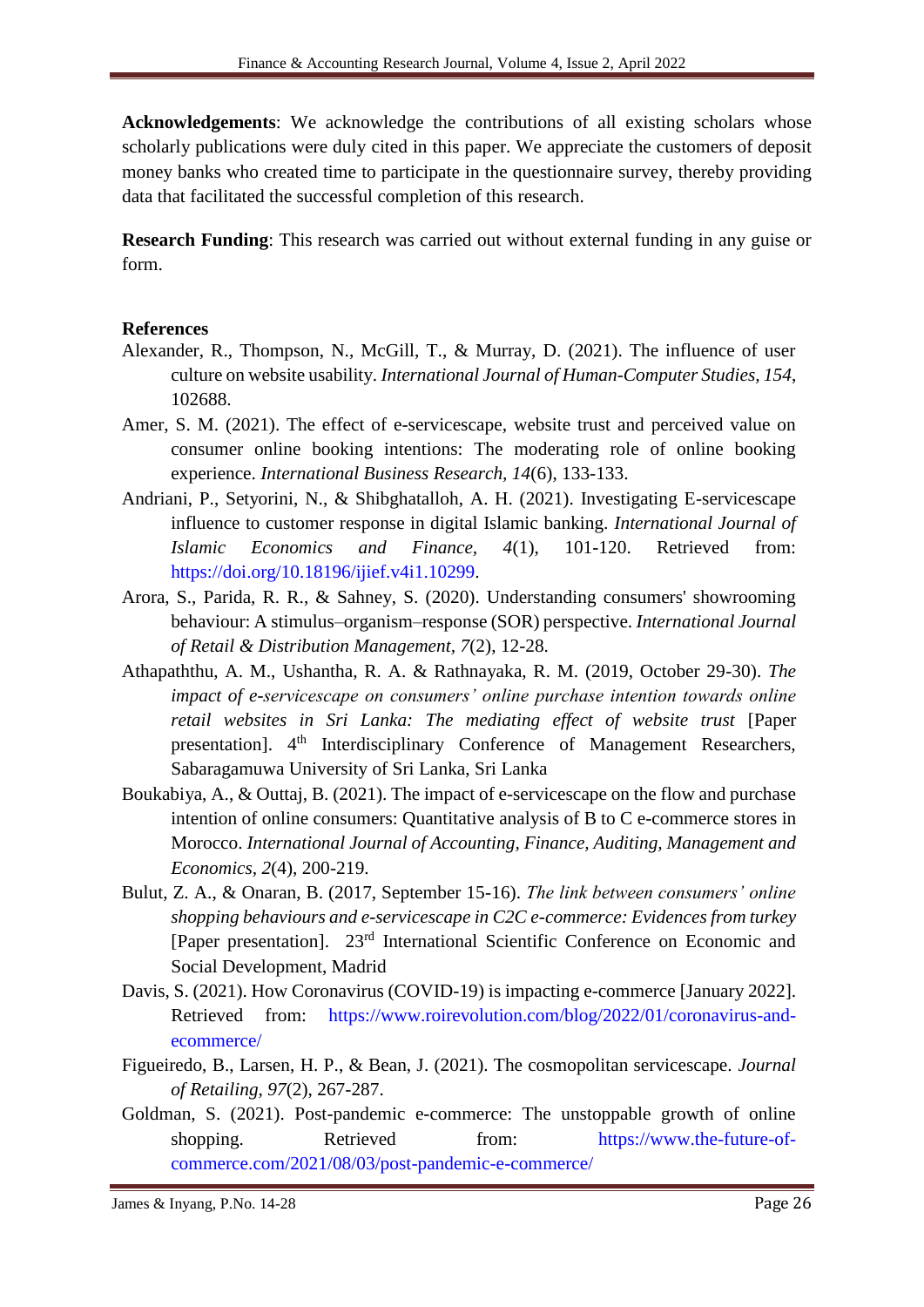- Hakim, L., & Deswindi, L. (2015). Assessing the effects of e-servicescape on customer intention: A study on the hospital websites in South Jakarta. *Procedia-Social and Behavioral Sciences, 169*, 227–239. Retrieved from: <https://doi:10.1016/j.sbspro.2015.01.306>
- Harris, L. C. & Goode, M. H. (2010). Online servicescapes, trust, and purchase intentions. *Journal of Services Marketing, 24*(3), 230–243
- Hilda, E. O., & Audu, Y. P. (2021). Customer relationship management practices and customer satisfaction in deposit money banks (DMBs) of Kogi State - The Covid-19 era. *International Journal of Public Administration and Management Research, 6*(4), 66-79.
- Islam, J. U., & Rahman, Z. (2017). The impact of online brand community characteristics on customer engagement: An application of stimulus-organism-response paradigm. *Telematics and Informatics, 34*(4), 96-109.
- Kumar, A., & Ayedee, D. (2021). Technology adoption: A solution for SMEs to overcome problems during COVID-19. *Forthcoming, Academy of Marketing Studies Journal, 25*(1). 45-59
- Mehrabian, A., & Russell, J. A. (1974). *An approach to environmental psychology*. Cambridge: MIT Press
- Mpinganjira, M. (2015). Using online servicescape to appeal to customers: A focus on hedonic shoppers. *The Retail and Marketing Review, 11*(1), 62-75
- Nwoye, D., Okoye, E. I., & Oraka, A. O. (2013). Beneish model as effective complement to the application of SAS No. 99 in the conduct of audit in Nigeria. *Management and Administrative Sciences Review, 2*(6), 640-655.
- Nwulu, C. S., & Asiegbu, I. F. (2015). Advancement inclination behaviors and university academic staff patronage of deposit money banks in Port Harcourt. *International Journal of Research in Business Studies and Management, 2*(6), 94-104.
- Patrick, G. B. (1991). An S-O-R model of the purchase of an item in a store. *Journal of Consumer Research, 18*(5), 491-500
- Shin, J. H., & Jeong, Y. G. (2021). The effect of e-servicescape on website trust and repurchase intention. *The Journal of the Korea Contents Association, 21*(3), 490- 504.
- Tankovic, A. C., & Benazic, D. (2018). The perception of e-servicescape and its influence on perceived e-shopping value and customer loyalty. *Online Information Review, 42*(7), 1124-1145. Retrieved from:<https://doi.org/10.1108/OIR-12-2016-0354>
- Teng, H. J., Ni, J. J. & Chen, H. H. (2018). Relationship between e-servicescape and purchase intention among heavy and light internet users. *Internet Research, 28*(2), 333-350. Retrieved from:<https://doi.org/10.1108/IntR-10-2016-0303>
- Tran, G. A., & Strutton, D. (2019). Comparing email and SNS users: Investigating eservicescape, customer reviews, trust, loyalty and E-WOM. *Journal of Retailing and Consumer Services*. Retrieved from:<https://doi:10.1016/j.jretconser.2019.03.009>
- Wang, X., & Cheng, Z. (2020). Cross-sectional studies. *Chest, 158*(1), S65–S71. Retrieved from:<https://doi:10.1016/j.chest.2020.03.012>
- Wu, W. Y., Quyen, P. T. & Rivas, A. A. (2016). How e-servicescapes affect customer online